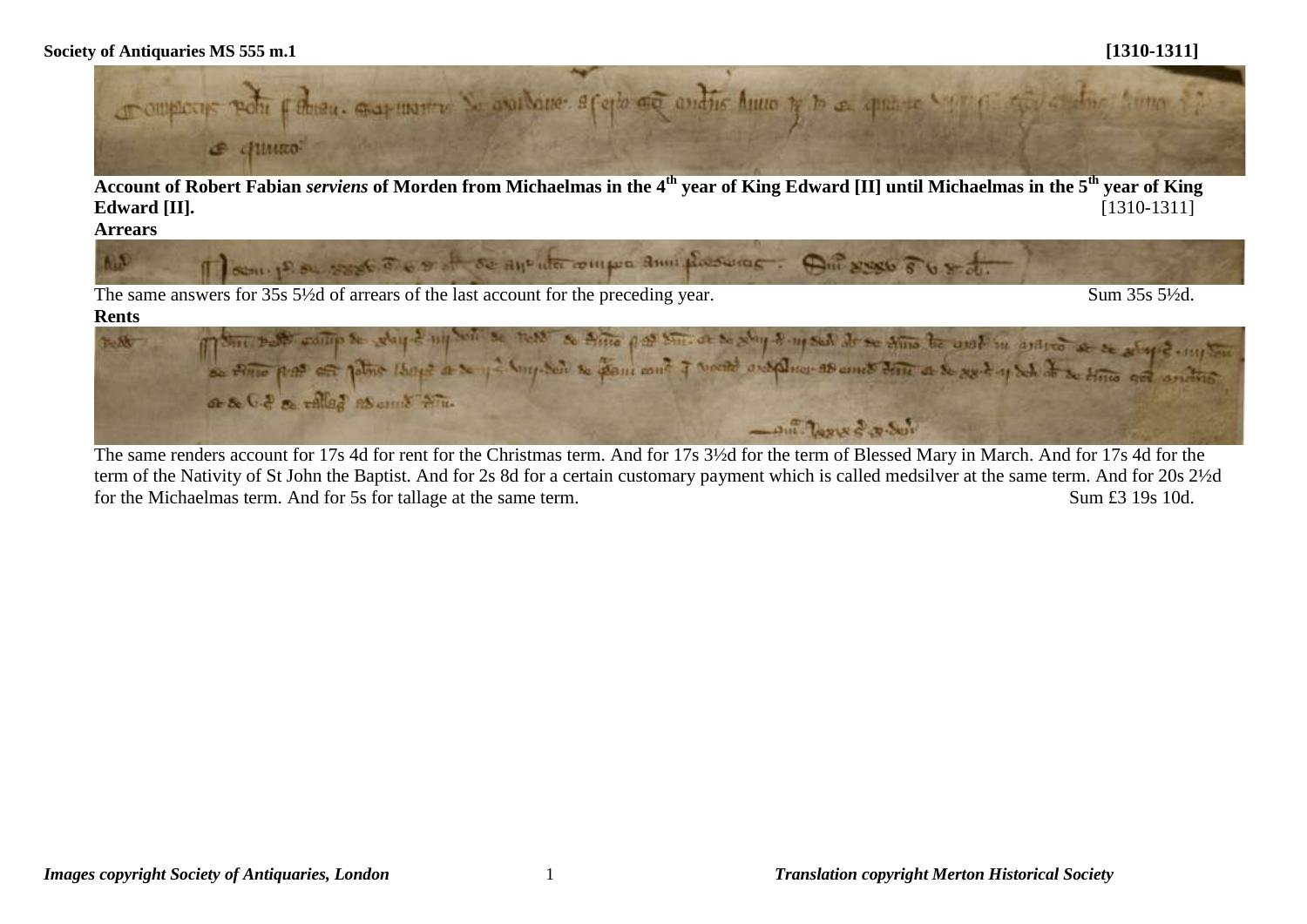### **Issues of the manor**

comme availing the best comp se 6.2 mg to se and y came went pring the pe best arter Gibs progres phone singlet or so a magna Po only Tias Auna with the which agent in portion and plus of top some papeles paint arading or be agnes separate are there are to purpose to purp da cation se oviton sont met for sono mare a anome. A popun no le overe aspragone a partona spo banselone sado not The Anno p coine ant of a sent se papira aps perhapsing sons to papina aps voltor septor sons indiversame phoet The cause of feeds one be fore future . I give we will be prime at to by strong son to future a subinit bonds to stuple would into har anno a se sse of se fina. C. Garan & y anda? was place panin. Go ap andan y day tel a se y di ly ser se fina and human p is all or so what to co. and went

The same renders account for 5s 4d for ploughing-service of 2 ploughs sold for 4 days at the time of sowing barley, viz per plough per day 8d. And for 20d <sup>3s 4d</sup> for 1 cow and 1 bullock for 2 cows and 2 bullocks agisted in pasturage and no more because the rest was grazed by the manor's animals. <sup>and the large portion</sup> which lay fallow is ploughed this year And for lambs weaning before fallow this year nothing this year. For pasturage sold around [*circa*] the church of Morden nothing this year because sown with oats. For pasturage sold between Le *Merse* and Spitelgrove and for pasturage at Haggethorne, nothing this year because sown with wheat. And for 3s for pasturage sold at Neuburicrofte. For pasture sold at Wolwardescrofte, nothing this year because the beadle has the same for his fee. For hay, straw and couch grass [*quiches*] sold, nothing this year. And for 6s 8d for garden fruits sold. For stubble sold nothing this year. And for 30s for the farm of 5 cows and 2 yearlings [*anelar'*], viz per cow per year 5s and per yearling 2s 6d. And for 2s 6d for the farm of one heifer for the same time. And for 9d for 200 eggs sold. heifer for the same time. And for 9d for 200 eggs sold.

# **Corn sold**

 $\overline{a}$ 



The same renders account for 9s <sup>6d\*</sup> for 1 quarter 1½ bushels of poor [*debil*] wheat sold and for £7 1s 4d <sup>19s</sup> for 16 quarters <sup>18 quarters</sup> of poor wheat sold by order of brother Philip de Sutton' before Lent, price of a quarter 8s 10d. And for 9s for 2 quarters of curall wheat sold. And for 6s for 3 quarters *drank /drauk* sold.<sup>†</sup> And for 6s 3d for 1 quarter 2 bushels barley sold. And for 40s 4d for 9 quarters peas sold, price of each of 3 quarters 4s, price of each of 2 quarters 4s 2d, price of the other 4 quarters 5s. And for 10s for 3 quarters dredge [*drag'*] sold. And for 9s for 3 quarters oats sold. Sum £11 12s 5d. <sup>£12 1d</sup>

*<sup>\*</sup> 1 quarter 1½ bushels @ 8s 10d a bushel = 10s 6d, not 9s 6d.*

*<sup>†</sup> Drank/drauk/drawk: a weed found among cereal plants, such as darnel, cockle or wild oats*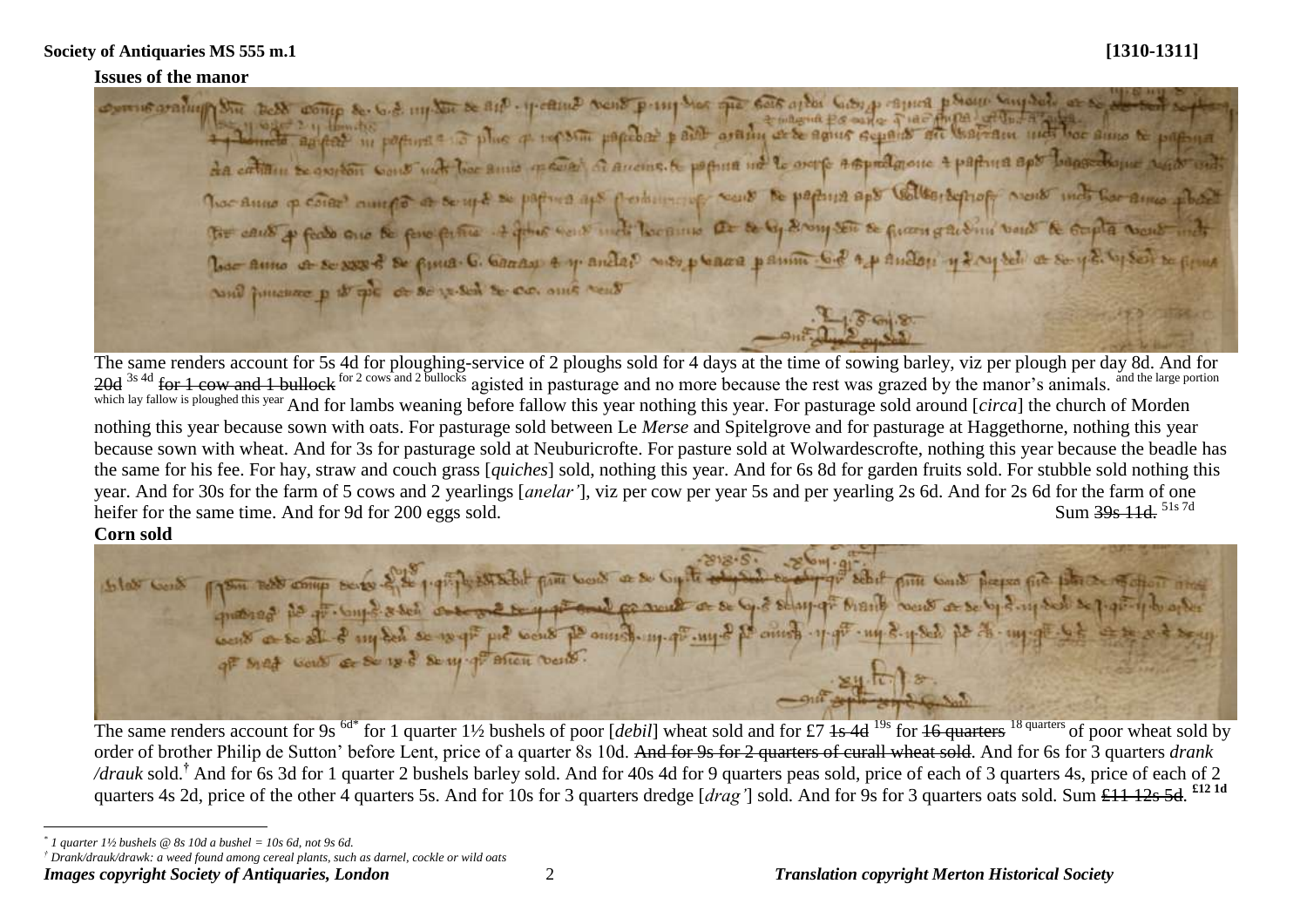

The same renders account for 26s 4d for 2 old oxen sold. And for 4s 10½d for 13 geese sold, price of each 4½d. And for 4d for the hide sold of 1 yearling dead of murrain. Sum 31s  $6\frac{1}{2}$ d.

# **Fines and profits**



The same renders account for 7s 1d for the Court on the Tuesday after the feast of St Luke the evangelist. And for 24s for the Court on the Tuesday after the feast of St Lucy the Virgin. And for 16s 3d for the Court and View on the Tuesday before the feast of the Nativity of St John the Baptist.

Sum 47s 4d.

### **Labour services sold**



The same renders account for 20d for 40 works sold before the feast of the Nativity of St John the Baptist. And for 6d for works sold after harvest.

Sum 2s 2d.



**Sum total of receipts £25 9d.**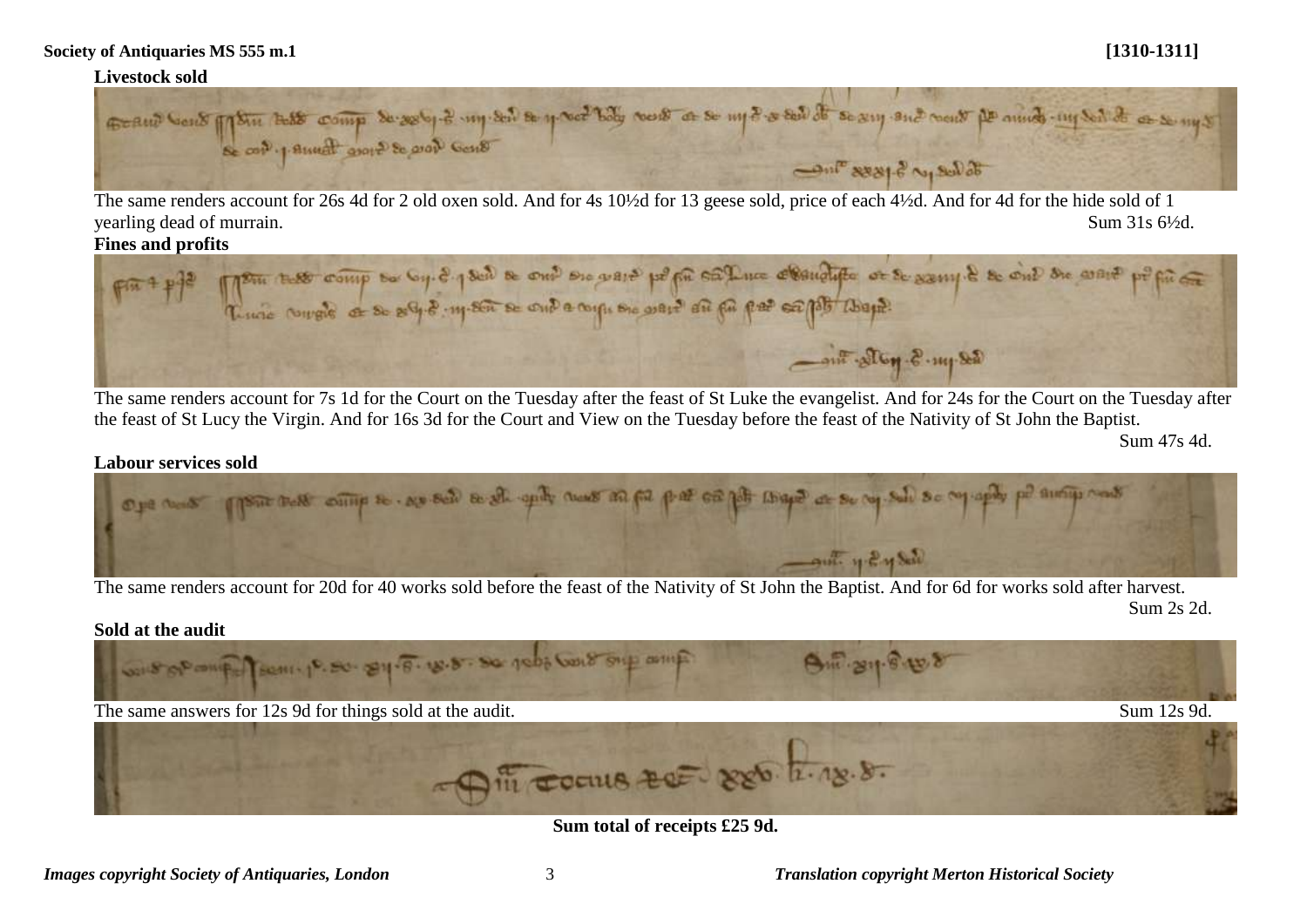### **Expenses Acquittances**



In acquittance of rent of John Huberd beadle for the year 2s  $8d$ . In acquittance of tallage of the same  $4\frac{1}{4}d$ .<sup>74d</sup> In acquittance of the same for a certain customary payment which is called medsilver 2d. Sum 3s 21/<sub>28</sub> <sup>2s 61/4d</sup>

### **Rent paid**



# **Cost of ploughs**



In 1 pair wheels bought for a plough 8d. In 3 sheaves steel bought 2s 3d. In 6 pieces of iron bought 18d. In stipend of the smith for applying the aforesaid iron and steel 3s 9d. In plough feet bought nothing because from old strakes. In making 1 ploughshare from an old ploughshare with iron bought for the same 7d. In shoeing 4 draught horses in preparation for [*contra*] harvest 6d. Sum 9s 3d.



In 1 pair untyred wheels bought 2s. 20d In withies [*virg'*] bought for making 2 tubs [*copts*] for carting marl 6d. In 32 stakes [*pal*] bought for carts in preparation for harvest 3d. In 24 clouts with nails bought for carts 2s. In grease bought for the same 6d. In 1 axle bought and fitted 3d. In whit-tawing the hide of 1 mare dead of murrain  $6\frac{1}{2}d$ . In shoeing 2 carthorses for the year 18d. Sum 7s  $6\frac{1}{2}$ d  $^{2\frac{1}{2}d}$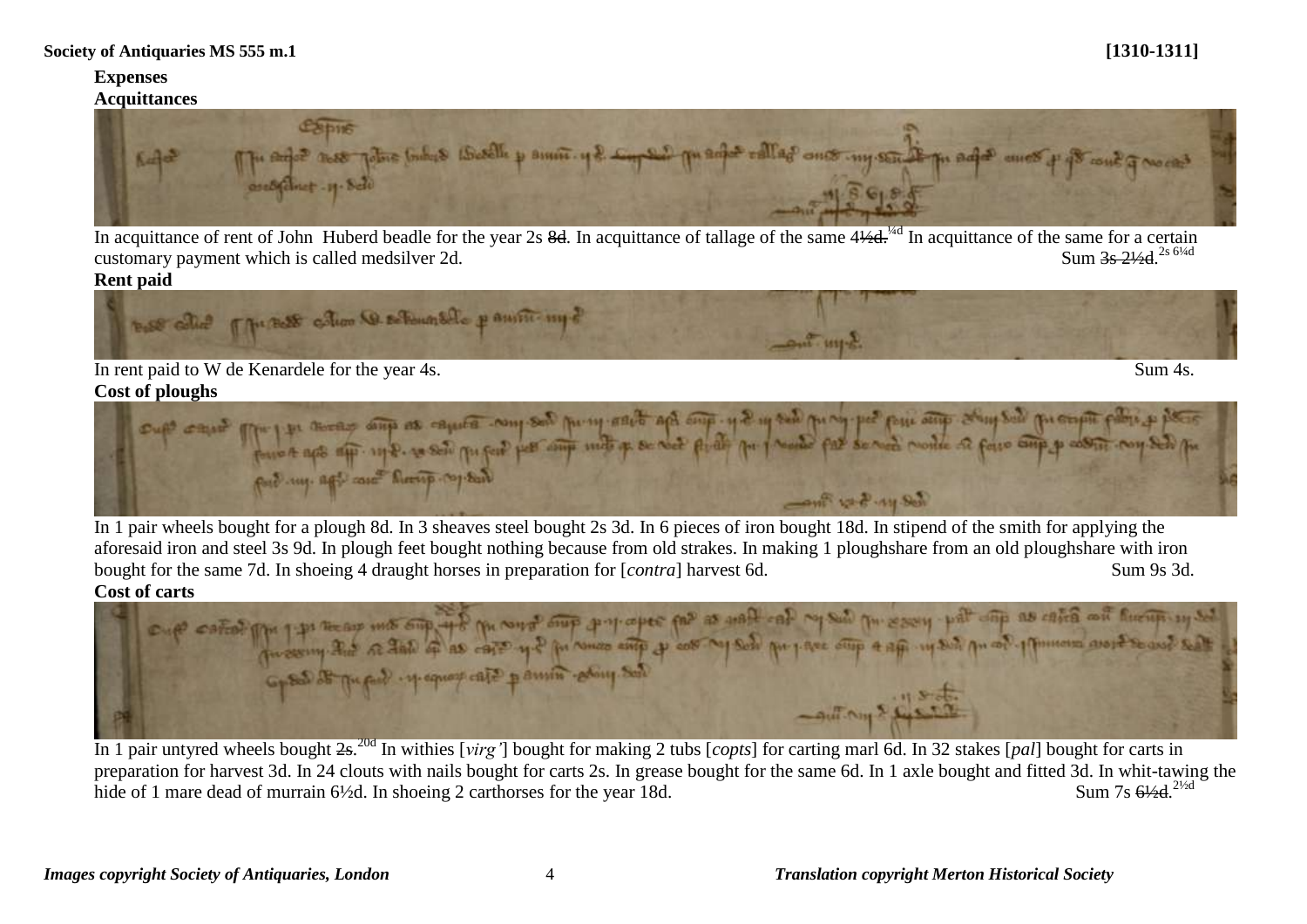# **Building costs**



In removing a certain building of the parson [*domo de parsonatu*] as far as the court for making a certain porch [*porcher'*] at the same place 18d.‡ In stipend of 1 roofer with his mate roofing the barn and the porch for 11 days 4s 1½d, taking per day 4½d. In 100 lath nails bought for repairing the wall of the barn  $\frac{3}{4}d$ . Sum 5s  $\frac{81}{4}d$ .

# **Mowing and hoeing**



In stipend of 80 men hoeing corn at times [*vic'*] 6s 8d,<sup>5s</sup> each taking per day 1d.<sup>§</sup> In cheese bought for the use of the mowers by custom 6d,<sup>3d</sup> because the dairy at farm. In mowing  $11$  acres meadow 4s 7d, price of an acre 5d. Sum  $11s$  9d.<sup>9s 10d</sup>

*§ Presumably the number of men should have been reduced to 60, to cost 5s at 1d each.*

 $\overline{a}$  $^{\ddag}$  ie reusing building material – Dr M Page 2.08; cf WAM 27303; the abbreviation in the text could refer to a pigsty [porcheria] but no pigs are mentioned in the extant accounts between 1308 and 1335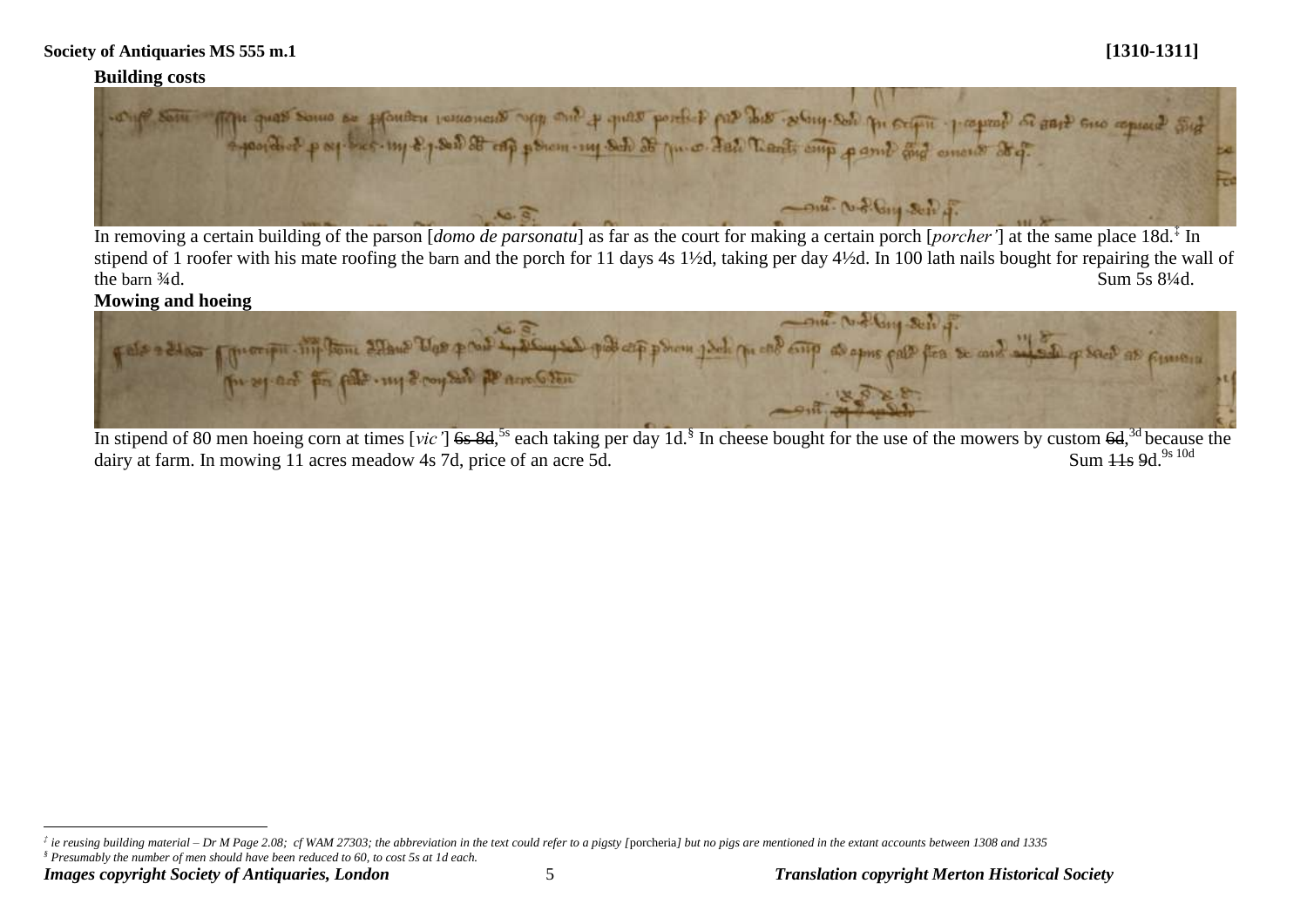### **Harvest costs**

The poper comp and aprile seems them arecent as y-states peak se come in Records complete as onefliction (nonp ad a St Art-Rep-ad) as and only in the world a name of the fire that find the town of the open of the state of the control of the control of the control of the control of the control of the control of the control of the control of the control of her Sup from as Esam find at ass frame y Noy ton of the country as each was such and my Bud ante as cont as Ana - y & Com Son as antique 288- ha friday to the ad their as of a popular selling and Ar P-supering act arrest areas to with why couldn't po are match & The share as a share way act as Sal Note y ac copen at 6 be ausward mana authorie Se SC ac 018et 1.108 pic.2 11 BC Elfon entity as opens that the bounce Encert pory Bonest? Hotel Smart Hobels & Some pory cap? A PREAMO @ 1 THING The Sun as west of the P The pipe as was only . 11- The oak as west comp-simple pics of is to and Remip-seus-sel as the caused entry-my sele om mit

In fish bought for the use of 24 men reaping at 2 dry boonworks by custom in harvest 14d. And they reaped 8½ acres wheat, 6 acres mixtillio, 2 acres barley, 4 acres 3 roods beans. In fish bought for the use of 70 men reaping with the household servants at 2 boonworks because 2 men were in default at both boonworks, 78 men at the third boonwork with the same servants  $2s$  6¼d. In meat bought for the same  $43s$  4d<sup>10s</sup> In ale bought for the same  $18s$ .<sup>12s</sup> In cheese bought for the same because the dairy is at farm 2s 8d. And they reaped 30 acres wheat, 60 acres oats. And note that [customary] labourers reaped 48 acres wheat. In reaping 5½ acres wheat, 7 acres dredge, 34 acres oats by piece-work 17s 5¼d, the price of an acre 4½d. In reaping 16½ acres barley, 22½ acres beans and peas by piece-work 19s 6d, viz per acre 6d. And so they have a gain [s<sup>o</sup> ht avantag'] in the total reaping of ½ acre barley, 1 rood peas and 2 acres oats. In meat bought for the use of Roger atte Donne *serviens* for 3 comings, Robert the *serviens*, the beadle and dairyworker for 6 weeks, 1 reap-reeve and 1 stacker for 5½ weeks 4s 8d. In ale bought for the same 5s. In fish bought for the same 2s. In cheese bought for the same 14d. In expenses of the 6 aforesaid, 6 household servants and 1 smith for 'harvest goose'  $19\frac{1}{2}$ d. In candles bought 4d. Sum £4  $10s$  5d  $^{1d}$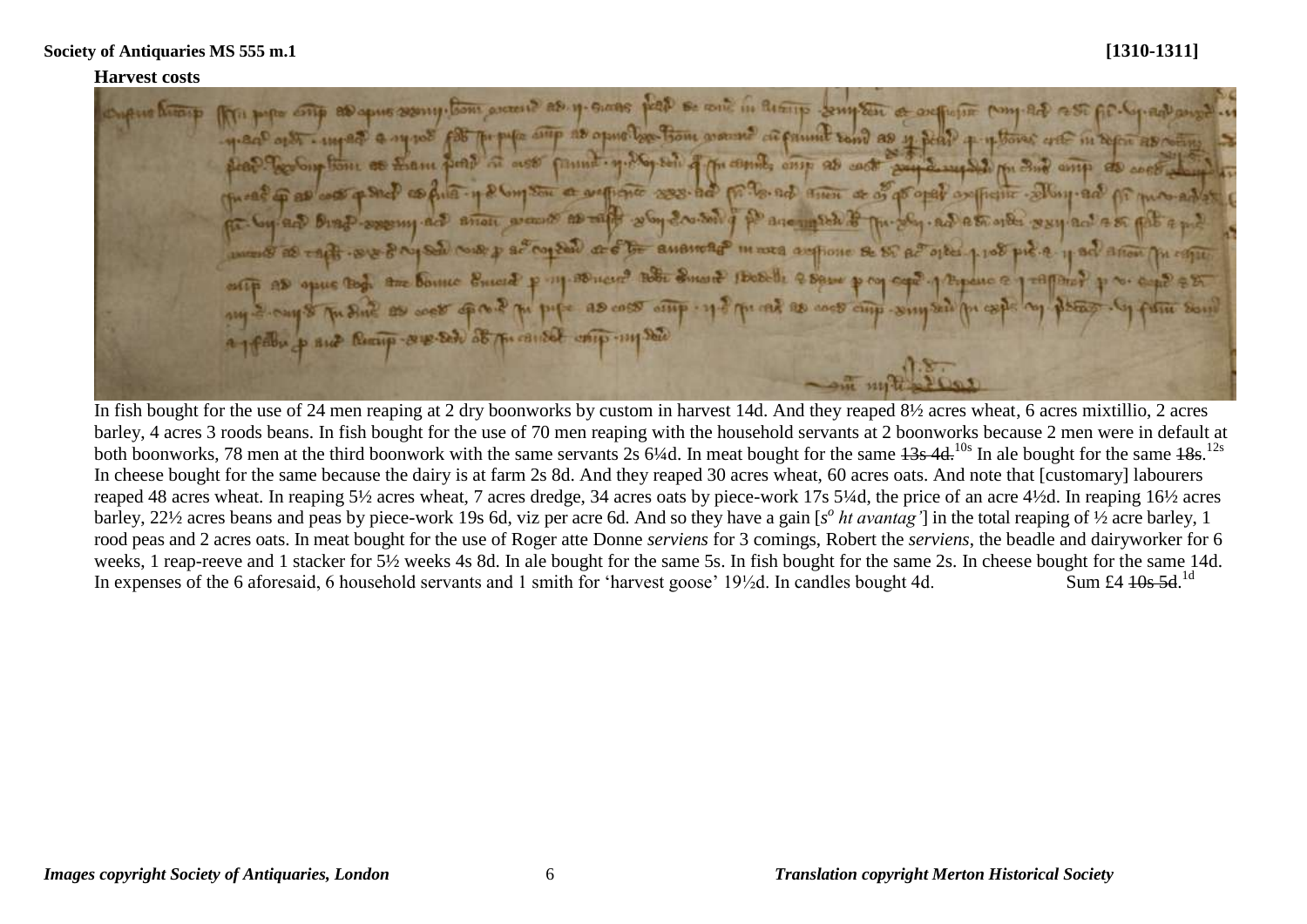### **Petty expenses**

Tungle off one of sold for expire any pointing suit side por site sports. up ? The in of a second circuit a for as par that po expire soby them at Gig come once anome poop p pour pe care venual the Smore. bords impromotive poor possed places pour faite sont mil en la case et al se al se volont up probuscry y the appears up out p up after y set pu capo put se senso paro appeard as E. 18.85 pu paporta entre y quos puttieno ab ortisau sopp fie as port Abranda y señ puparte cap 4 one ab as one repy for sa and my Sen. - ant depot complete x

In 3 bushels salt bought 11d. In expenses of 12 household servants for Christmas and Easter Days 3s. In drying 2½ quarters oats and making into oatmeal 5d. 4d In expenses of 16 men with their 8 ploughs at ploughing boonwork for 1 day at the time of winter sowing, Robert the *serviens*, the beadle, 4 servant ploughmen, 1 carter, 1 cowman, 1 dairyworker, 1 shepherd and 1 smith 3s 6d. <sup>2s 5d</sup> In expenses of 20 men with their 10 ploughs at ploughing boonwork for 1 day at the Lenten sowing, Roger atte Donne the *serviens*, his lad, the aforesaid household servants 4s 3d. <sup>3s 2½d</sup> In carting 126 cartloads of earth from the mill as far as Neuburicroft for manuring the land 3s, viz for 7 cartloads 2d. In thatching stacks of peas for the year aforesaid by piecework 9d. In pasturage bought for a certain colt from Cokeday until the feast of St Peter ad Vincula 10d. In pasturage bought for the same from the same day until Michaelmas 4d. same day until Michaelmas 4d.

Fee of the *Serviens*<br> **Figure 2 Figure 3 has the Banno Emerge p and a single myself p ?**  $-4\pi$   $\sin\frac{2}{3}$  any  $-8\pi$ 

In fee of Roger atte Donne *serviens* for the year 13s 4d by tally. Sum 13s 4d. **Stipends**

The capit the Sund panom sup 8 - my set pe capit my pain came - prate + Band panom serby & pe capit - pearc pit if Graph  $-$ ant  $T_{11}$ 8 mp Son. SIDTAIRS.

In stipend of Robert the *serviens* for the year 13s 4d. In stipend of 4 household ploughmen 1 carter and 1 shepherd for the same period 27s. In stipend of 1 dairyworker for the same period 3s 6d. In stipend of 1 cowman for the year 2s 6d. In stipend of 1 reap-reeve in harvest 3s. In stipend of 1 stacker in harvest 3s. Sum 52s 4d.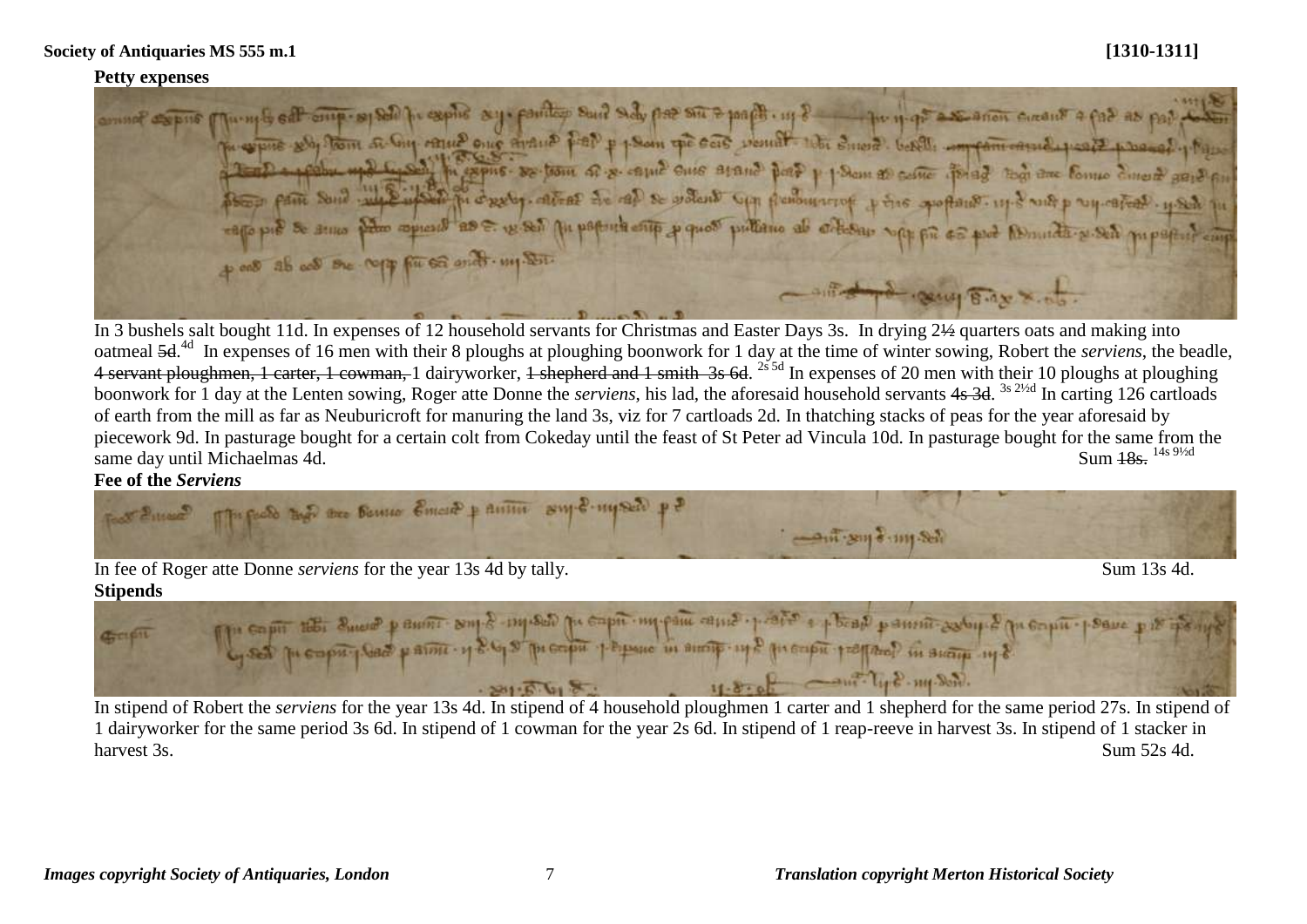### **Threshing**



In threshing 67 quarters 3 bushels wheat and curall,  $\frac{14s}{11}$   $\frac{11}{2d}$ ,  $\frac{12s}{6d}$  viz 9 bushels for  $\frac{3d}{d}$ . In threshing 31 quarters barley, 6 quarters 5 bushels beans, 24½ quarters peas 9s 2¼d, <sup>6s 10¼d</sup> viz 9 bushels for 2d.<sup>1½d</sup> In threshing 6½ quarters dredge 7d, viz 9 bushels for 1¼d. In threshing 64½ quarters oats 4s 9¼d, viz 9 bushels for 1d. In winnowing half the total of the said corn by piece-work 22¼d, viz 4 quarters per 9 bushels for 1d. In wages of Simon Mareshall being over the threshing for 54 days 4s 6d, taking per day 1d by tally.  $Sum 35s 104/d$  31s 11/4d

**Corn bought**





Also delivered to brother Philip de Sutton £9 18s by 2 tallies. Sum £9 18s.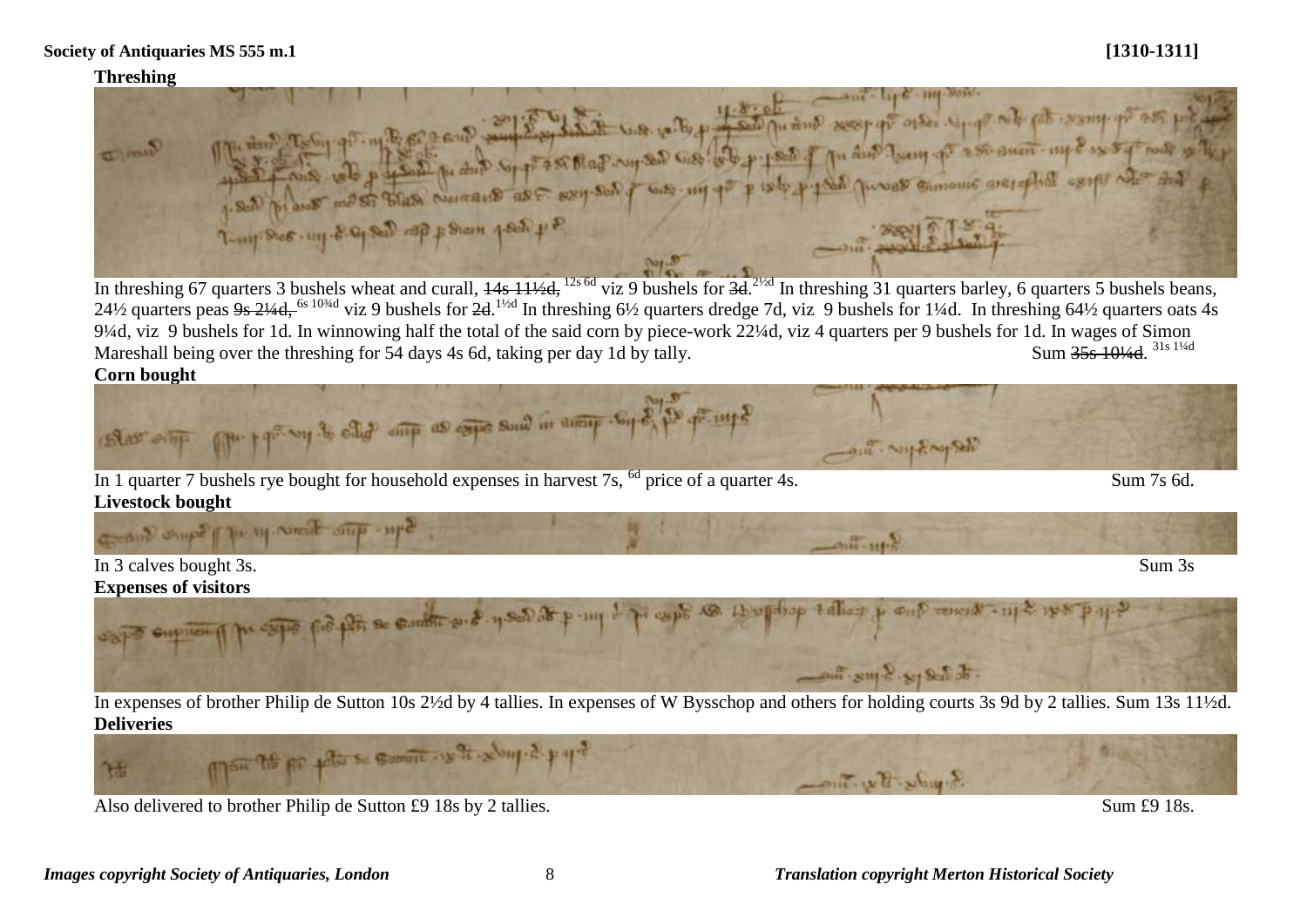

**Sum of all expenses and deliveries £22 12s 7¼d. And so he owes 48s 1¾d.**

# *MEMBRANE 1 DORSE*

# **Issues of the Grange**

|                        | one is the compact when it is a set of the contemporare as a proposed to the content<br>out to call the bound of parts begin spid in your and in style the har second of the brown and the present of the<br>de nucli Them.                                                                                                                                                                                                                                                                                                                                                                                                                                                                                                                 |
|------------------------|---------------------------------------------------------------------------------------------------------------------------------------------------------------------------------------------------------------------------------------------------------------------------------------------------------------------------------------------------------------------------------------------------------------------------------------------------------------------------------------------------------------------------------------------------------------------------------------------------------------------------------------------------------------------------------------------------------------------------------------------|
|                        | Cont for one.<br>The same renders account for $47^{49}$ quarters 2 bushels wheat, $2\theta^{18}$ quarters 1 bushel curall of the same threshed by piece-work by 1 tally.                                                                                                                                                                                                                                                                                                                                                                                                                                                                                                                                                                    |
| Wheat<br>3-fold less 5 | And for $\frac{1}{2}$ quarter wheat, 3 quarters <i>drank/drauk</i> <sup>**</sup> received of the goods of John Schutte fugitive. <sup>††</sup><br>Sum 70 [quarters] 7 bushels.                                                                                                                                                                                                                                                                                                                                                                                                                                                                                                                                                              |
| quarters               |                                                                                                                                                                                                                                                                                                                                                                                                                                                                                                                                                                                                                                                                                                                                             |
| Of which               | In sowing over 92 acres, 23 quarters 1 bushel by tally, viz over the acre 2 bushels but plus in total 1 bushel. In customary payment to the<br>sower 1 bushel. In mixing with rye for mixstillio seed 1/2 quarter curall. In household expenses in harvest 3 bushels. In expenses as<br>regards harvest boonworks 1 quarter 1/2 bushel. In livery of Robert the serviens for the year except 6 weeks in harvest 5 quarters 6 bushels<br>taking per week 1 bushel. In making maslin for servants' livery 17 quarters 5 bushels curall. In expenses of brother Philip de Sutton 1<br>bushel by tally. In sale $17^{19}$ quarters 1½ bushels wheat, $2$ quarters curall, 3 quarters drank/drauk. <sup>‡‡</sup> Sum as above. And none remains. |
|                        | The told comp to as a cont for paper and and as came anyal.<br>of Home<br>or out put assessment at not of in seit sup top and pro-                                                                                                                                                                                                                                                                                                                                                                                                                                                                                                                                                                                                          |
| <b>Mixstillio</b>      | The same renders account for $\frac{1}{2}$ quarter curall wheat, 1 quarter rye mixed for mixstillio seed. Sum 1 $\frac{1}{2}$ quarters.                                                                                                                                                                                                                                                                                                                                                                                                                                                                                                                                                                                                     |

And all accounted in sowing over 6 acres by tally. And none remains.

 $\overline{a}$ 

*<sup>\*\*</sup> Drank/drauk/drawk: a weed found among cereal plants, such as darnel, cockle or wild oats*

*<sup>††</sup>John Schutte was hanged and his goods confiscated - See WAM 27300-27301*

*<sup>‡‡</sup> Drank/drauk/drawk: a weed found among cereal plants, such as darnel, cockle or wild oats*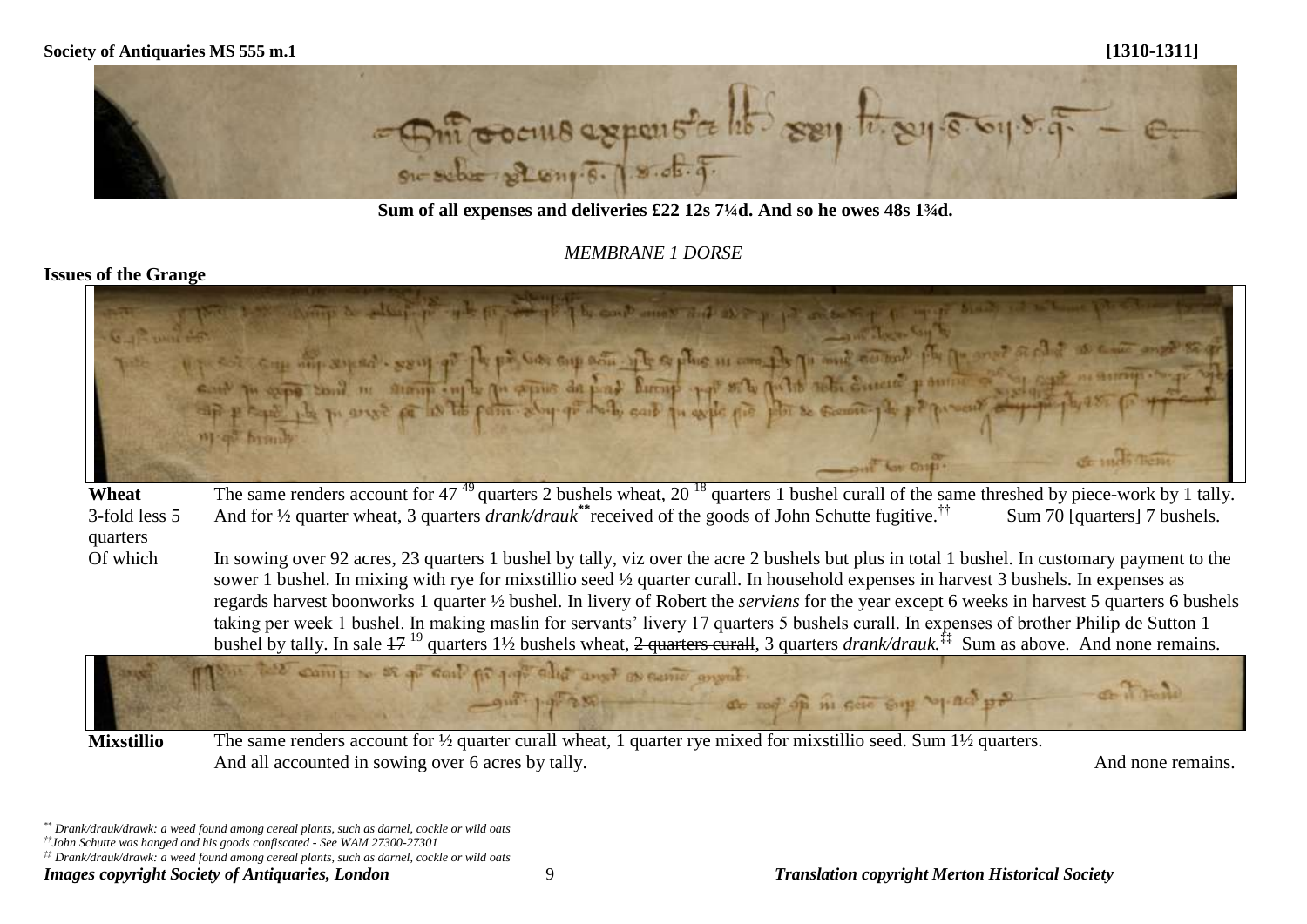

- **Rye** The same renders account for 1 quarter rye received from the *serviens* of Battersea [*Bat'ch'*] by tally. And for 1 quarter 7 bushels of purchase. Sum 2 quarters 7 bushels.
- Of which In mixing with curall wheat for mixstillio seed 1 quarter. In expenses of haymaking 1 bushel. In household expenses in harvest 3 bushels. In expenses as regards harvest boonworks 1 quarter 1½ bushels. In making maslin for servants' livery 1½ bushels.

Sum as above. And none remains.



The same renders account for 31 quarters barley threshed by piece-work by 1 tally.

3-fold, 3

bushels more

Of which In sowing over 19 acres,  $9\frac{1}{2}$  quarters by tally. In making maslin for servants' livery 4 quarters 2 bushels. Also delivered to brother G de Burwell 16 quarters by 1 tally. In sale 1 quarter 2 bushels. Sum as above. And none remains.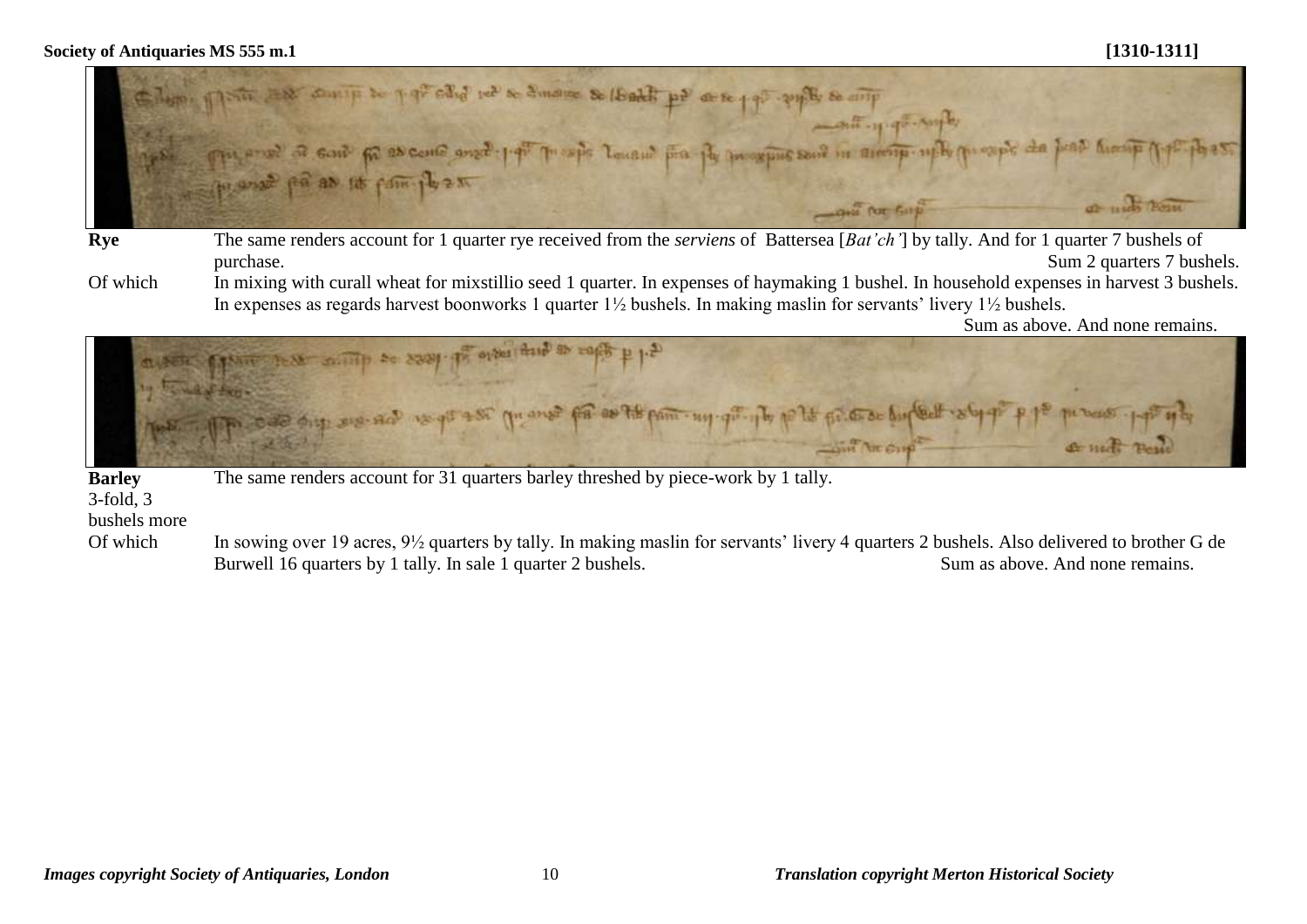by file thin  $\alpha$  $\mathbf{r}$ **COMMITTEE** Frence of the case in Second Rain הת מו **C'ANTIO BA ING Viville**  $ABC$  $dE \gg \sum q_i^{\alpha}$  $\approx 2$  1314  $-4 - 5$ ter SE bomic  $\frac{1}{2}$  $\pi$  and  $\pi$  and **AS COSTAL** Oitto acin **WACLE QUE**  $1444 - 52$ **NOW THEY**  $-mu$  it  $Q_1$ ď.

| <b>Beans</b>                                                                                                                                        | The same renders account for 6 quarter 5 bushels beans threshed by piece-work by 1 tally.                                                                 |                                 |  |
|-----------------------------------------------------------------------------------------------------------------------------------------------------|-----------------------------------------------------------------------------------------------------------------------------------------------------------|---------------------------------|--|
| 3-fold less 5 bushels                                                                                                                               |                                                                                                                                                           |                                 |  |
| Of which                                                                                                                                            | In planting over 5 acres, 3 quarters, viz over the acre 5 bushels, but less in total 1 bushel. In mixing with peas for seed 5 bushels. In                 |                                 |  |
|                                                                                                                                                     | making maslin for servants' livery 3 quarters.                                                                                                            | Sum as above.                   |  |
| The same renders account for 5 bushels beans, 1 quarter peas mixed for seed. . Sum 1 quarter 5 bushels. And all accounted in sowing<br>Beans & peas |                                                                                                                                                           |                                 |  |
|                                                                                                                                                     | over $4\frac{1}{2}$ acres by tally.                                                                                                                       | And none remains.               |  |
| <b>Peas</b>                                                                                                                                         | The same renders account for 24 $\frac{1}{2}$ [quarters] peas threshed by piece-work by 1 tally. And for $\frac{1}{2}$ quarter received from the goods of |                                 |  |
| $4\frac{1}{2}$ -fold plus 3                                                                                                                         | John Schutte fugitive. <sup>§§</sup>                                                                                                                      | Sum 25 quarters.                |  |
| bushels 1 peck                                                                                                                                      |                                                                                                                                                           |                                 |  |
| Of which                                                                                                                                            | In sowing over 18 acres, 4½ quarters by tally, viz over the acre 2 bushels. In mixing with beans for seed 1 quarter. In making maslin                     |                                 |  |
|                                                                                                                                                     | for servants' livery $10\frac{1}{2}$ quarters. In sale 9 quarters.                                                                                        | Sum as above. And none remains. |  |
|                                                                                                                                                     |                                                                                                                                                           |                                 |  |



The same renders account for 6½ quarters dredge threshed by piece-work by 1 tally.

2-fold plus 4 bushels

Of which In sowing over 7 acres,  $3\frac{1}{2}$  quarters. In sale 3 quarters. Sum as above. And none remains.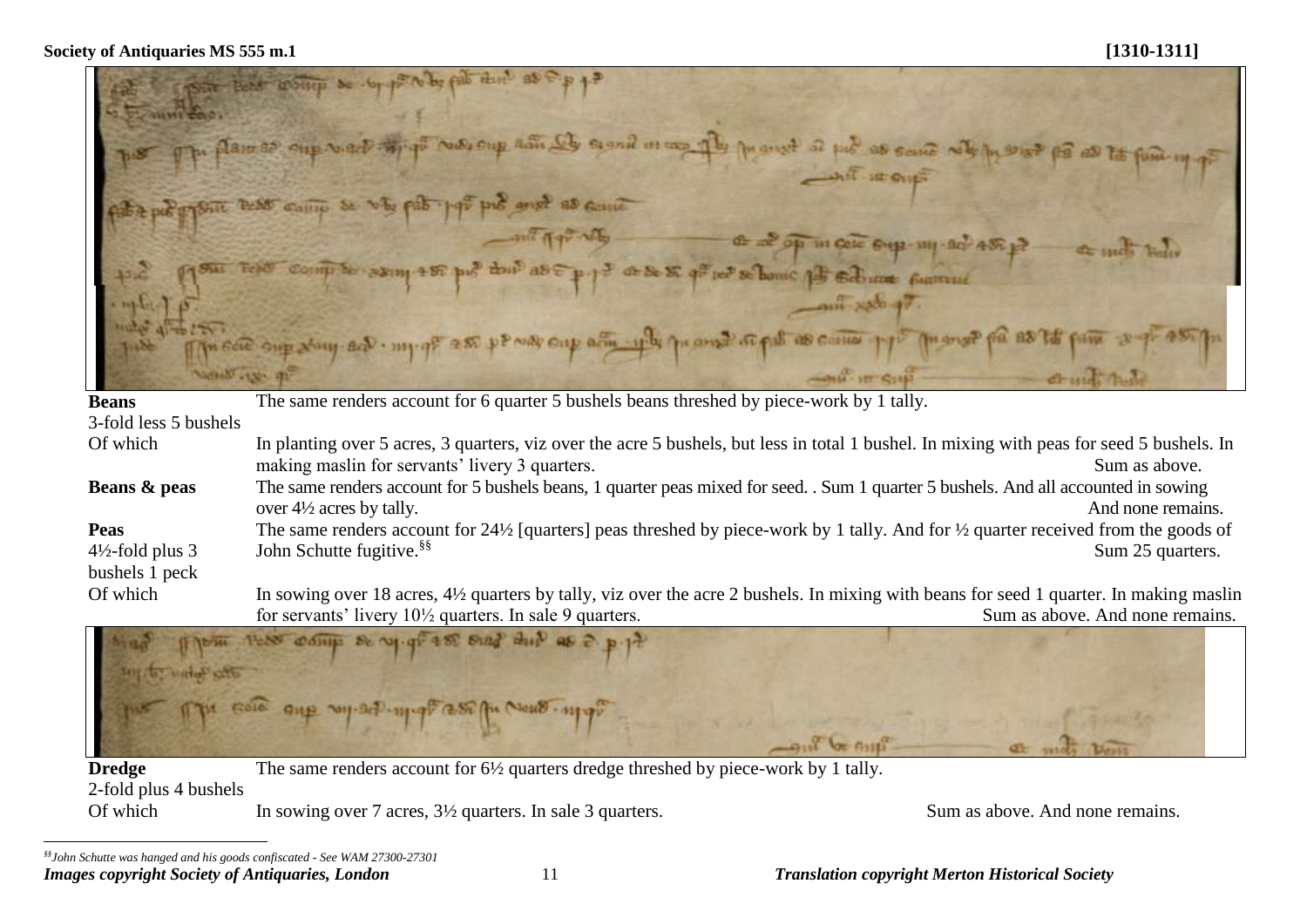Coing & Using of AM ailor and as at so suy and are in sail as it then a Grader evrat Step control for p amic - H-off 25  $250$  rea p  $102$ **DE SYSTE** Taticus 5-1-by W. Dayleban p Cut **HEQUES** SUICIDING SILE CHINE. MILLA

**Oats**  increase of the calf fodder. And for 4½ quarters received from the goods of John Schutte fugitive.<sup>\*\*\*</sup> And for 4 quarters oats of issue at the audit. number of acres The same renders account for 64½ quarters oats threshed by piece-work by 1 tally. And for 12 quarters estimated in sheaves for ox and Sum 81 quarters. 85 quarters

Of which In sowing over 96 acres 48 quarters by tally, viz over the acre ½ quarter. In making meal for the year  $2\frac{1}{2}$  quarters. In fodder for 2 carthorses from Michaelmas until the day of St John before the Latin Gate for 219 nights, 13 quarter 5½ bushels, taking per night ½ bushel. In fodder for oxen and calves by estimation in sheaves 12 quarters. In expenses of brother Philip de Sutton 7½ bushels by 4 tallies. In expenses of W Bysschop for holding courts 1 bushel by 2 tallies. In fodder for Roger atte Donne *serviens* for his coming 1 quarter by tally. In sale 3 quarters. In sale at the audit 4 quarters 2 bushels for 12s 9d. Sum 81 quarters 2 bushels. as above And so he exceeds by 2 bushels.

*Images copyright Society of Antiquaries, London* 12 *Translation copyright Merton Historical Society*  $\overline{a}$ *\*\*\*John Schutte was hanged and his goods confiscated - See WAM 27300-27301*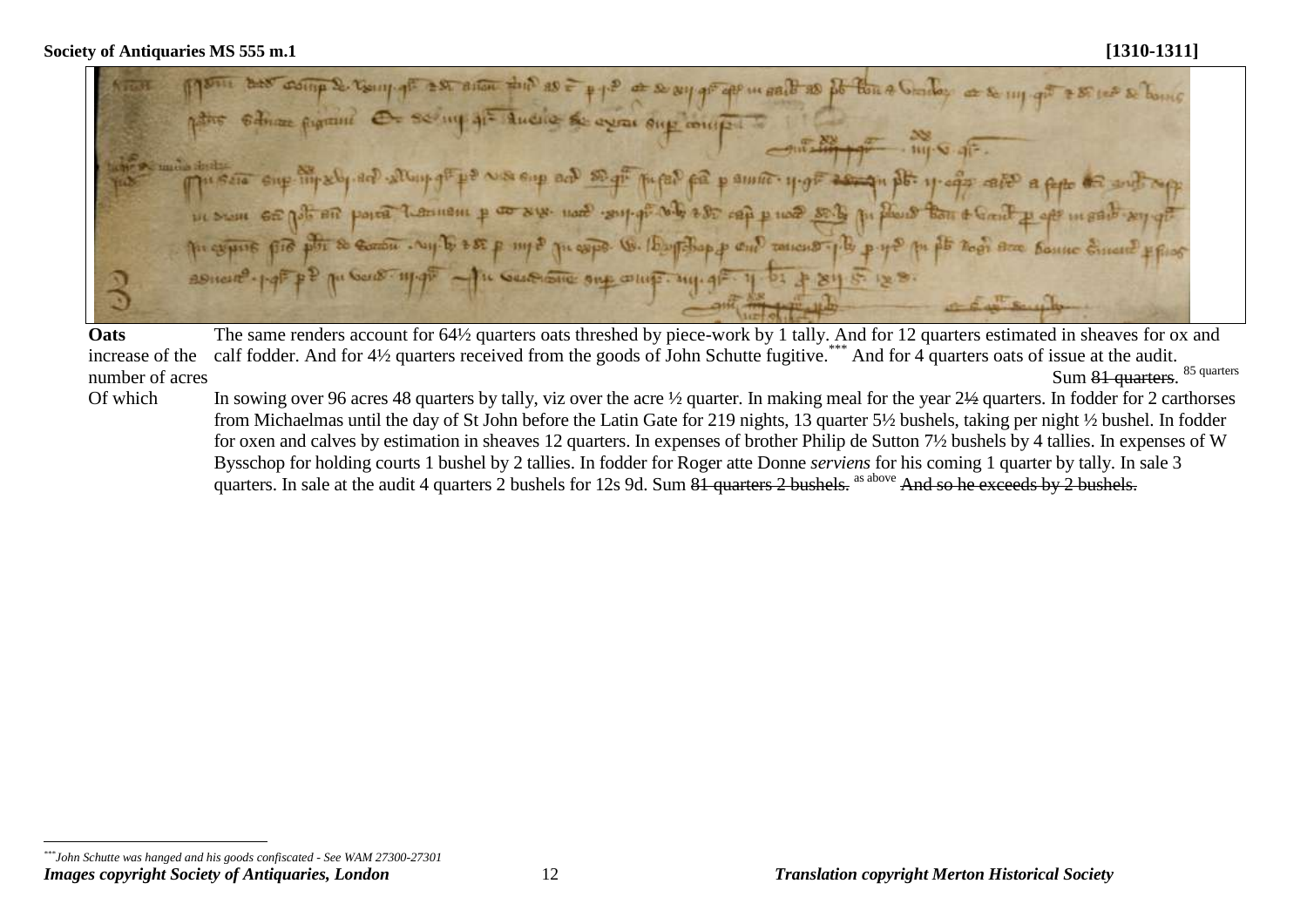E. WE can po 16 est elle un que y bass uppe pet es piès piès para le que aut l'hac thing of Astro Cont seed of my Best p. 976 p. cate . ny fant came + plead p annet see profit ast queb cap of p e cape pu 978. passe p annet ex s specie mar<br>by of sy f = pp cap of p ey superfit p sacad p annet - y gi sub e so cap of p eny cape putto p todio t soundt p veop? - y to 200 p. To poor y - my eye po cas quasing simulo coral int as tham one? y to pitto y tous canains warlam p & sept 19th Control of the any por construction of my of all of ap. The same renders account for 17 quarters 5 bushels curall wheat, 1½ bushels rye, 4 quarters 2 bushels barley, 3 quarters beans, 10½ **Servants' livery** quarters peas made. For issue of the mill nothing this year because broken. Sum 35 quarters 4½ bushels. Of which In livery of 1 carter, 4 servant ploughmen and 1 shepherd for the year 31 quarters 1½ bushels, each taking a quarter per 10 weeks. In livery of 1 dairy worker for the year except 6 weeks in harvest, 3 quarters 6 bushels and 1 peck, taking a quarter per 12 weeks. In livery of 1 cowman for the year 3 quarters 5½ bushels, taking a quarter per 14 weeks. In livery of 1 rookscarer at the time of winter sowing for 5 weeks 2½ bushels. In livery of 1 harrower for 4 weeks at the time of Lenten sowing, provided that the carter will go to the third plough 2 bushels. In livery of 1 man carting marl for 11 weeks 1 quarter.

Sum 40 quarters 1 bushel and 3 pecks. Of which is owed to him 4 quarters 5 bushels and 1 peck.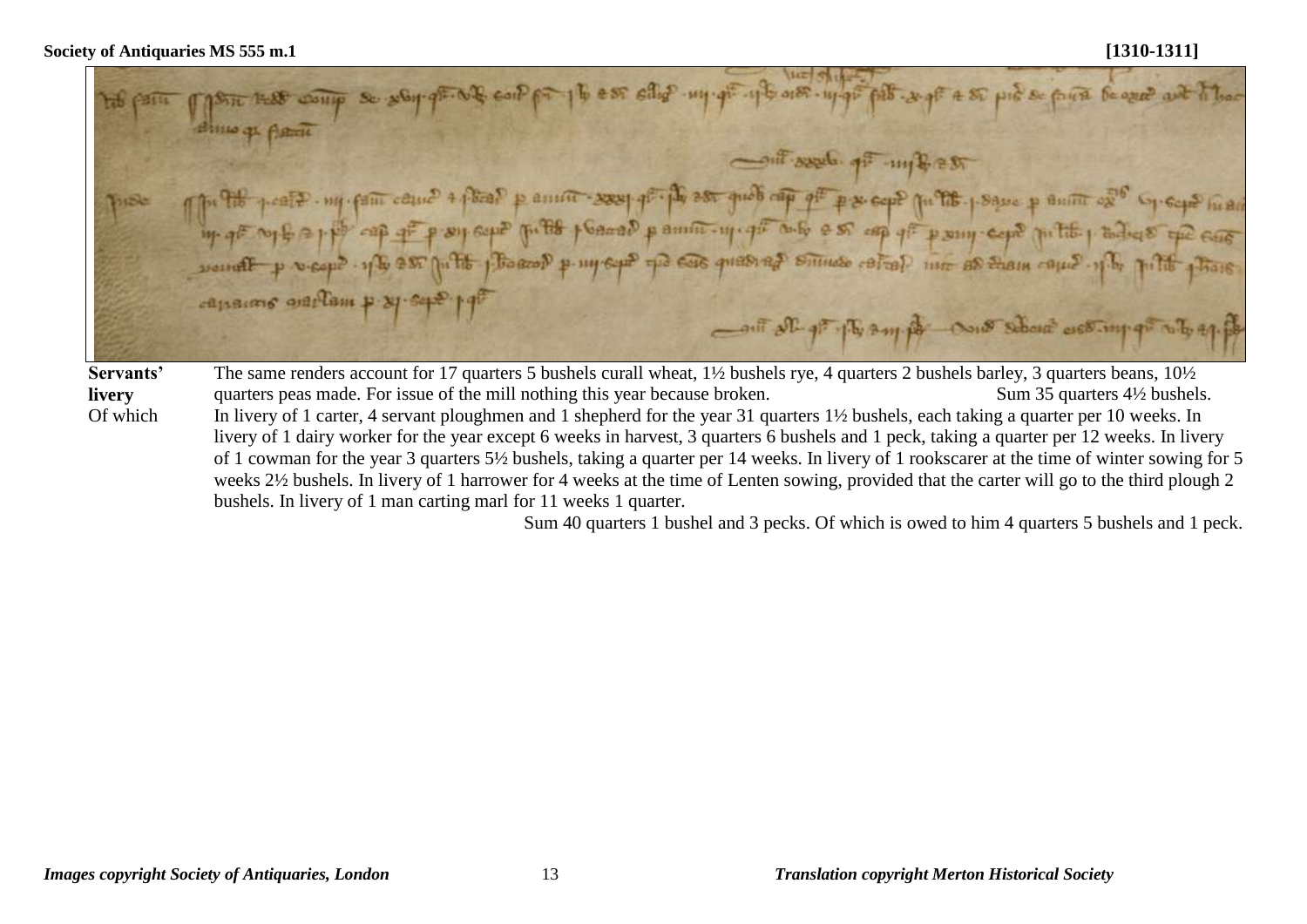# **LIVESTOCK**

|                       | Str aim                                                                             |                                                                             |
|-----------------------|-------------------------------------------------------------------------------------|-----------------------------------------------------------------------------|
| Smit                  | 18TC Bell Comp Se y opus So Beste                                                   | $4F$ Poste $-11$ .                                                          |
| Tuestcont             | now opin se plimana so tem<br>Et off in anot                                        | <b>Christian Line</b>                                                       |
|                       | Thu hold doing So mpage Se Fond                                                     | <del>et</del> Testi -1111                                                   |
| $n$ les<br>ndta ?     | See Base comp Soppullane and premium to Settle                                      | D Bent 1-ere? 111 BUNO 135                                                  |
|                       | SITE BOD COMP So I pullano se sperio.<br>Fude The Messer . 11.                      | <b>A Bolt + age St. amn</b> .                                               |
| <b>Horses</b>         | The same renders account for 2 horses from the remaining.                           | And there remain 2.                                                         |
| <b>Mares</b>          | The same renders account for 1 mare from the remaining. And accounted in murrain.   | And none remains.                                                           |
| <b>Draught horses</b> | The same renders account for 4 draught horses from the remaining.                   | And there remain 4.                                                         |
| <b>Colts</b>          | The same renders account for 1 colt aged $2\frac{1}{2}$ year from the remaining.    | And there remains 1 aged 3½ years.                                          |
| <b>Colts</b>          | The same renders account for 1 colt of issue.                                       | And there remains 1 aged $\frac{1}{2}$ year.                                |
|                       | AND CLIMBS SE SUY-bob So Pem<br>nest for New 3-29                                   | & Bold rage Stramu-                                                         |
| GRms                  | 7-88 count se my hand So Form                                                       | of Palic al.                                                                |
| b <sub>on</sub>       | STIL BOOD months Se of Banco Se feath                                               | or hunder one y onda                                                        |
| <b>Mintrealman</b>    | 175m BSS Comp Se 7 Juneire a St Fule                                                | $+$ Herit $-$ H                                                             |
| Lowell                | Mont less comp se out bounding se made                                              | ut Desit                                                                    |
| Frank                 | MSAL BOSS COMP De my Summe de tom-<br>fue page                                      | $22 - 26414 - 111$                                                          |
| Cometa                | 1750 BOAT COMP So My North So emp                                                   | $F - T_{\text{b}}$                                                          |
| Oxen                  | The same renders account for 17 oxen from the remaining. Of which in sale 2.        | And there remain 15.                                                        |
| Cows                  | The same renders account for 7 cows from the remaining.                             | And there remain 7, of which 2 are yearlings [ <i>anelar</i> <sup>'</sup> ] |
| <b>Steers</b>         | The same renders account for 2 steers from the remaining.                           | And there remain 2.                                                         |
| <b>Heifers</b>        | The same renders account for 1 heifer from the remaining.                           | And there remains 1.                                                        |
| <b>Bullocks</b>       | The same renders account for 4 bullocks from the remaining.                         | And there remain 4, of which 3 male, 1 female.                              |
| <b>Yearlings</b>      | The same renders account for 4 yearlings from the remaining. Of which in murrain 1. | And there remain 3.                                                         |
| <b>Calves</b>         | The same renders account for 3 calves of purchase.                                  | And there remain 3.                                                         |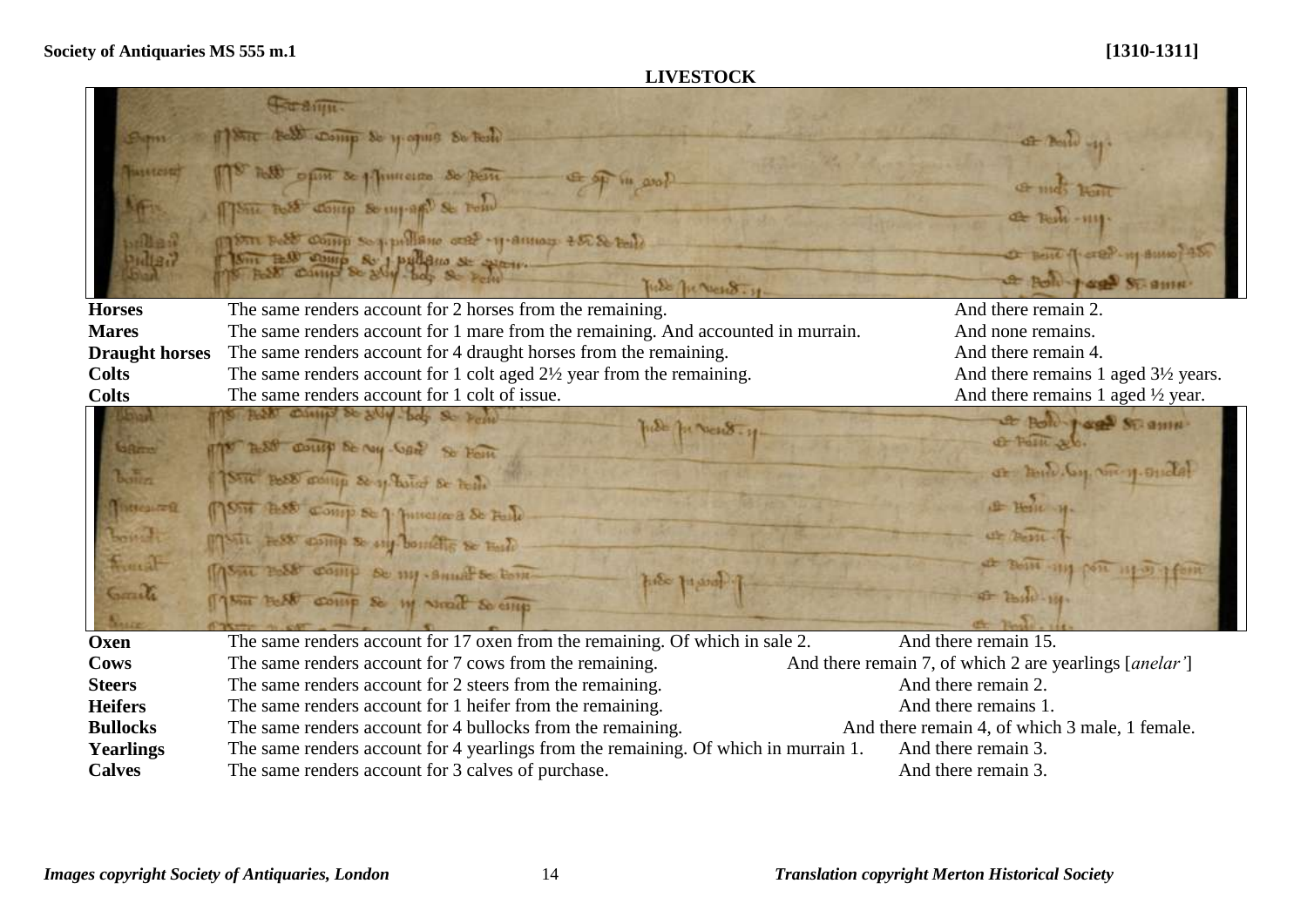| Nesser         | TYPE TODAY COMP So yes in and your so bell as so say so were                                                                           | pouse inco-                                           |  |
|----------------|----------------------------------------------------------------------------------------------------------------------------------------|-------------------------------------------------------|--|
| <b>Index</b>   | 1) South of the expect (6. 15 flapod. 1) # 2 persons sun<br>anni-xVI                                                                   |                                                       |  |
| <b>Capon</b>   | There are come a sy esponds to found                                                                                                   | of board or the of Auto of order                      |  |
| hubu           | The copy fig fig of so come . mich why be copy @ 1 particle . 1 p &-<br>$\frac{1}{2}$                                                  | at Both N31                                           |  |
| <b>Saltin</b>  | The next comp se ry stilling se tente at se ses next at se seeds pulle se cann                                                         | $-9.5.3$                                              |  |
| KS.            | The families compared and believe the the second of action - any ports pand of the fit the collection of a stilling p 1+               |                                                       |  |
|                | <b>HOERS-THE</b><br>TISTE THEST comp as lost 1. Juniority seatt and & so and                                                           | or tem just us m-sallimo's pole                       |  |
| Geese          | The same renders account for 2 ganders, 3 breeding females, from the remaining. And for 21 of issue.                                   | Sum 26.                                               |  |
| Of which       | In tithe 2. In expenses of W Bysschop 1 by tally. In sale 13. Sum 16. And there remain 10, of which 2 are ganders, 3 breeding females. |                                                       |  |
| <b>Capons</b>  | The same renders account for 12 capons made.                                                                                           |                                                       |  |
| Of which       | In expenses of brother Philip de Sutton 4 by 3 tallies. In expenses of W Bysschop 1 by tally.                                          | Sum 5. And there remain 7.                            |  |
| <b>Hens</b>    | The same renders account for 6 hens from the remaining. And for 10 from rent. And for 35 chickens of issue.<br>Sum 51.                 |                                                       |  |
| Of which       | In making capons 12 chickens. In expenses of brother Philip de Sutton 2 hens, 13 chickens by 4 tallies. Also delivered to brother      |                                                       |  |
|                | Richard de Coleworth 10 hens by 1 tally.                                                                                               | Sum 37. And there remain 1 cock, 3 hens, 10 chickens. |  |
|                | Type of Area different planet par les quiets and metall<br>$-m^2$ 8800 $G_{\rm H}$                                                     | delevered & gatha p 1-                                |  |
| <b>Video</b>   | The Spirit da buch cross & St cap.                                                                                                     | as here pallies up and the spile                      |  |
|                | (pour less comp & say the so feel at Se . so se nest<br><b>HOUSE TIME</b>                                                              | or pant Weel Stats                                    |  |
| 3,553          |                                                                                                                                        |                                                       |  |
|                | 1791 adjoint to the 18 and promption is and 250                                                                                        | or non-281-187.                                       |  |
| <b>Hides</b>   | The same renders account for the whit-tawed hide of 1 mare dead of murrain.                                                            |                                                       |  |
| Of which       | In expenses as regards repairing harness $\frac{1}{2}$ a hide.                                                                         | And there remains $\frac{1}{2}$ a whit-tawed hide.    |  |
| <b>Hurdles</b> | The same renders account for 21 hurdles from the remaining. And for 10 hurdles of rent.                                                | Sum 31.                                               |  |
| Of which       | In acquittance of rent of the beadle $\frac{1}{2}$ hurdle. In consumption $9\frac{1}{2}$ hurdles.                                      | And there remain 21 hurdles.                          |  |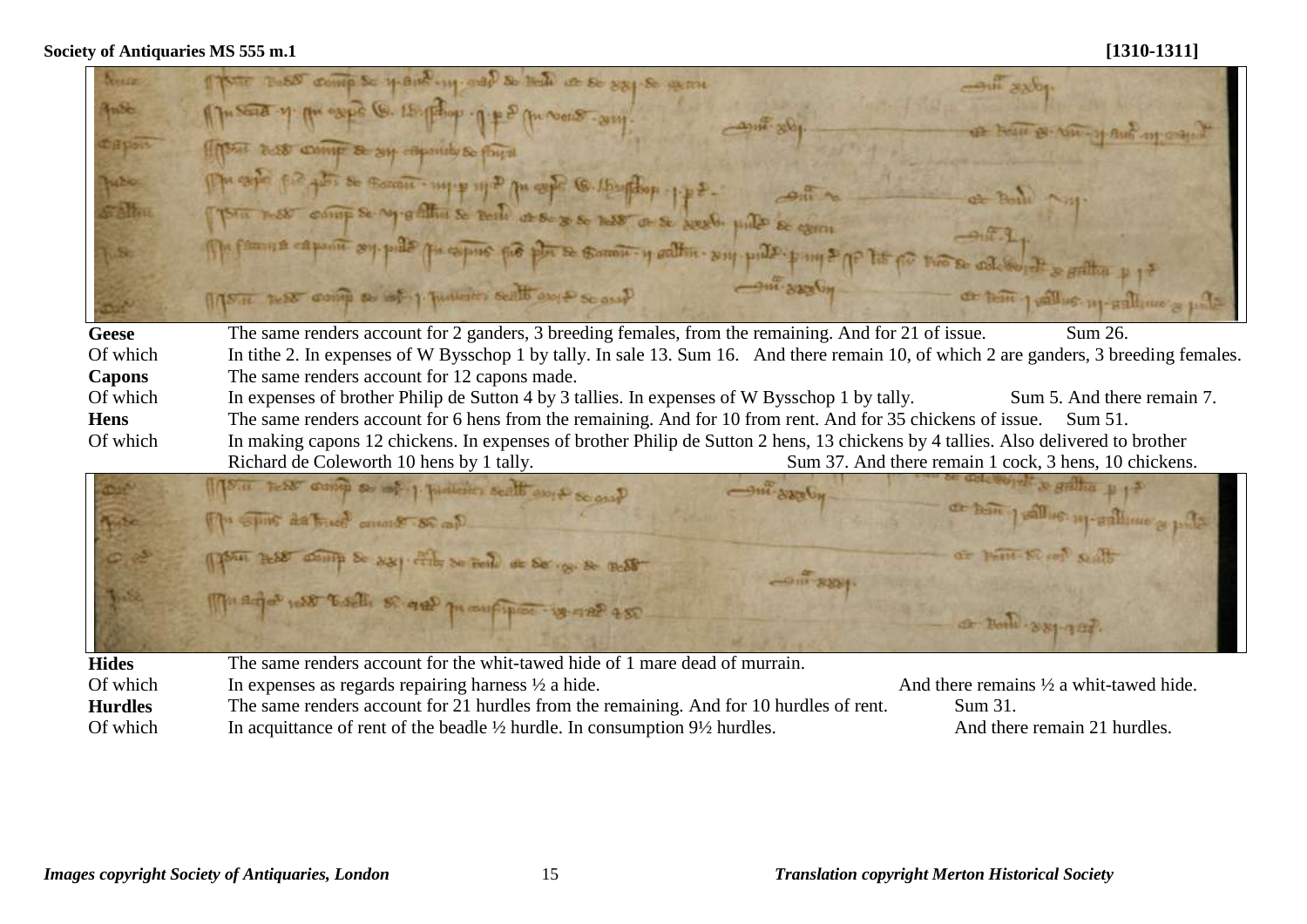side problement some para se quos toles plus avento prima se islas y pues as puesto y tooli no plumber sel + problem as case superiorist please page of the case probable case pleased as police proceeds plans point y af an place y coller se craque y bandt as coms quant Pin good - pattern 1 The one powerful y bank . paper for mother offer **Scoutzz** Sun vient vre-ficille

 $\overline{a}$ 

Note that there remain in the manor 6 ploughs, of which 3 with all their equipment and 8 strakes expended in place of plough-feet and 4 have been fitted upon the wheels of the dung-cart, 1 cart for corn, 1 cart for dung, 1 worn-out hemp rope [*corda*?] for a cart, 2 pairs of traces, 2 worn-out collars, 1 cart-saddle, 1 pitchfork, 2 dungforks, 2 spades [*besch'*], 2 shovels/threshing sledges [*tribuli*], 1 bushel and 1 peck [measures] of wood, 1 wooden winnowing fan [*vent'im'*], 1 fan [*vanna*], 2 sieves, 1 riddle, 2 tubs [*cuve*] made from a certain [*de quod*] cask [*doleo*] for putting corn in [*pro blado inponend*], 1 axe [*secur'*], 2 brass pots [*olle enee*], 1 brass pan [*patella*], 1 ewer with basin [*lavator cum pelve*], 1 broken griddle [*cratic'la*], 1 tripod/trivet [*trepar'*], 1 mortar with pestle, 1 plane [*howel*], ††† 1 wornout lead [vessel], 1 table for setting out cheese, 1 churn [*cherne*], 2 bowls [*ciphi*], 10 dishes [*disci*], 4 plates [*platelli*], 4 saucers [*salsar'*], 2 sacks [*sacci*], 2 trestle tables [*tab'le mensal'*] with 1 pair of trestles, 1 broken basket for carrying corn, 2 chests [*ciste*] of which 1 broken, 1 salt-cellar [*saler'*] of tin/pewter, 1 barrel [*barill*] for verjuice [*virid succum*]. Also in the mill 1 chest [*cista*], 1 toll-chest [*tolnat*], 1 tolldish, 2 bills, 1 mill-rind [*ryna*], 1 mill-spindle [*fusillum*]. Likewise there remain of the chattels of John Schutte, hanged,‡‡‡ 1 brass pot [*olla*], 1 vat [*cumelin'*], 2 barrels [*barilli*], 1 chest [*cista*], 1 bushel [measure] of no value [*null' valor'*], 1 mortar [*mortarium*], 1 small table, 2 moulds for making cheese, 2 buckets [*boketti*], 2 ladders [*scale*].



**Account for the manor of Morden for 4th year of King Edward [II] son of King Edward – Robert Fabian.**

*<sup>†††</sup> According to OED, a* howel *is a plane with a convex sole, used by coopers for smoothing sides of casks. ‡‡‡John Schutte was hanged and his goods confiscated - See WAM 27300-27301*